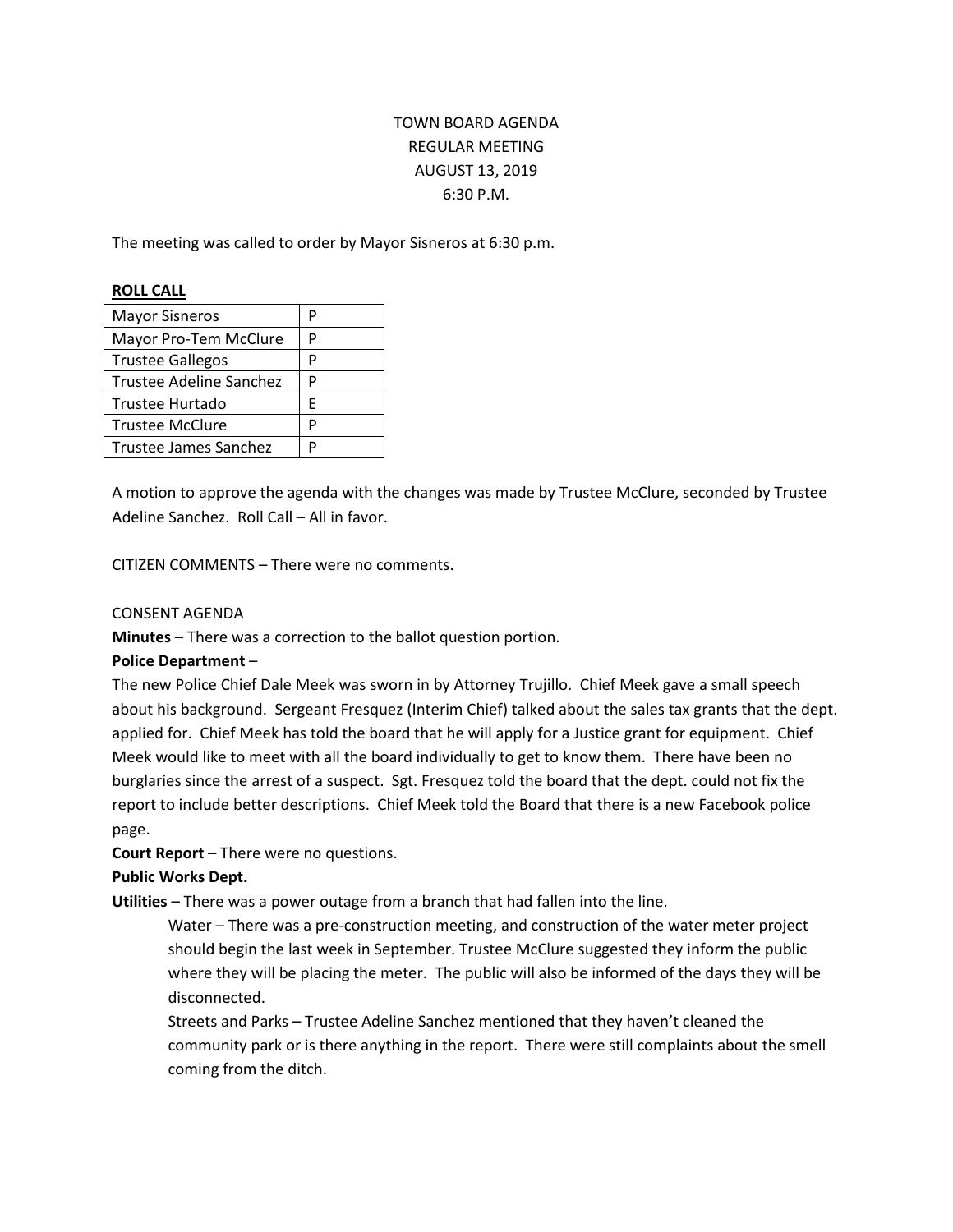Code Enforcement Report – Mayor Sisneros asked about the Suazo property. There were a few other citations issued. Mayor Sisneros also asked about the weeds around the Power Plant. Dave said that he was working on it.

# **Payables** –

A motion to instruct the financial dept. to send out letters to people that are still on the books and have them provide proof of what is owed so that we can clear the Town's records to zero - was made by Trustee McClure, seconded by Trustee Adeline Sanchez. Roll Call – All in favor. Motion Carries. A motion to approve the consent agenda was made by Mayor Pro-Tem McClure, seconded by Trustee Gallegos. Roll Call – All in favor. Motion Carries.

## **MANAGERS REPORT**

- A. DCI Brian spoke about the meeting that was held. The next step would be to have a challenge that would include people of the age of 14-35 and have them put together a business plan that they think would be good for the Town of Center. There will be prizes. The event will be on October 15, 2019.
- B. Sales Tax Grant Report- Brian told the Board that the Town applied for two sales tax grants one for the south baseball field and the other is for the safe routes to school for the sidewalk portion of the project prior to the CDOT grant. Each grant application was \$5,000. Trustee McClure said that it was his understanding that John Glass did a lot of volunteer work on the Veteran's wall and feels that the Town should recognize him. Mayor Sisneros would like the wall dedicated on Veteran's day and at that time give Mr. Glass a plaque. The Board also would like some kind of barriers around the Veteran's wall.

#### **OLD BUSINESS**

- A. RG & Associates Mr. Gonzalva was at the meeting to give a report on the Asset Inventory. They are doing a lot of measuring of the streets and monitoring the age of the streets and water lines. They are also checking the condition of the manholes. Next month they will also analyze all the buildings owned by the Town.
- B. Pioneer Drive-In The Board had previously talked about the Drive In and what they are doing with the project. Brian said that they are trying to make it a place where they can attract a variety of people. One of the goals is to bring in artists. It is still in the infancy stages of the project, they are working to open next spring. It is Frontier Drive-In.

#### **NEW BUSINESS**

A. Arnulfo and Sergio Hernandez – Horse – Mr. Hernandez owns a horse on the south side of Miles Street. Mr. Hernandez would like a variance to keep the horse on the property. The variance would have a stipulation that it is only one horse and that it is to always feed and water. Attorney Trujillo said that the Town should do the conditional use permit on a yearly basis. Mr. Hernandez also mentioned that they opened up Chapo's Trucking and High Tork Maintenance.

### **CALENDAR ITEMS** –

August 19, 2019 – Workshop for wages at 2:30 and 4:00 meeting with CIRSA.